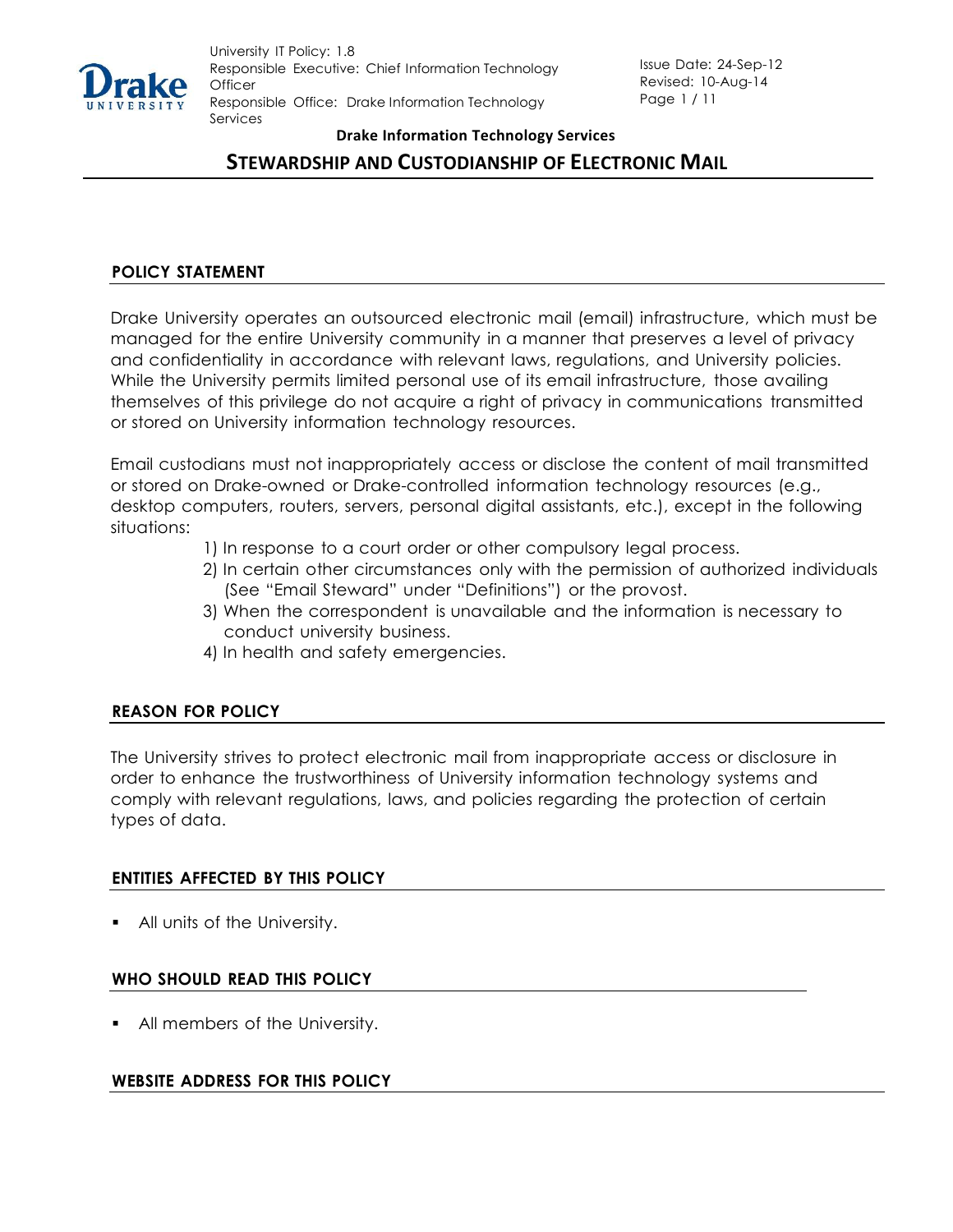

# **STEWARDSHIP AND CUSTODIANSHIP OF ELECTRONIC MAIL**

Drake University Policy Library: *[drake.edu/p](http://www.drake.edu/governance/policies.php)olicy*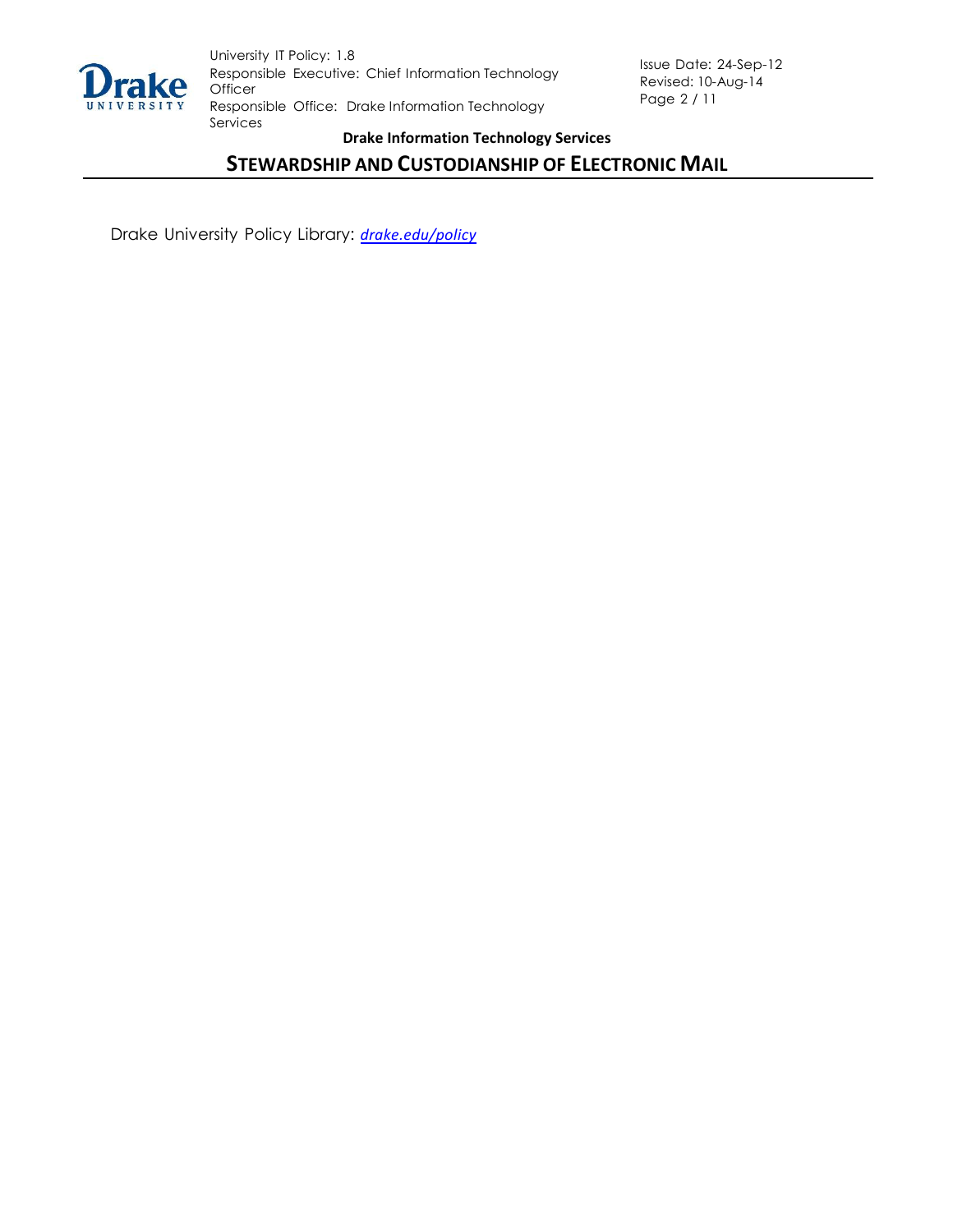

# **STEWARDSHIP AND CUSTODIANSHIP OF ELECTRONIC MAIL**

## **TABLE OF CONTENTS**

| <b>POLICY STATEMENT</b>                                                                                                                                                                                       | 1           |
|---------------------------------------------------------------------------------------------------------------------------------------------------------------------------------------------------------------|-------------|
| <b>REASON FOR POLICY</b>                                                                                                                                                                                      | 1           |
| <b>ENTITIES AFFECTED BY THIS POLICY</b>                                                                                                                                                                       | 1           |
| WHO SHOULD READ THIS POLICY                                                                                                                                                                                   | 1           |
| <b>WEBSITE ADDRESS FOR THIS POLICY</b>                                                                                                                                                                        | 1           |
| <b>I. RELATED DOCUMENTS, FORMS, AND TOOLS</b>                                                                                                                                                                 | 4           |
| <b>II. DEFINITIONS</b>                                                                                                                                                                                        | 4           |
| <b>III. RESPONSIBILITIES</b>                                                                                                                                                                                  | 5           |
| <b>IV. PURPOSE</b>                                                                                                                                                                                            | 6           |
| <b>V. PROCEDURES</b>                                                                                                                                                                                          | 6           |
| 1. REQUESTS TO ACCESS OR DISCLOSE THE CONTENT OF AN EMAIL ACCOUNT<br>2. REPORTING ALLEGED VIOLATIONS<br><b>3. DEPARTMENTAL EMAIL ACCOUNTS</b><br>4. REQUEST FOR ACCESS AND USAGE OF AN ASSIGNED EMAIL ACCOUNT | 6<br>9<br>9 |
| <b>BEYOND TERMINATION OF EMPLOYMENT</b><br>5. EMAIL BACK-UP AND RETENTION                                                                                                                                     | 10<br>10    |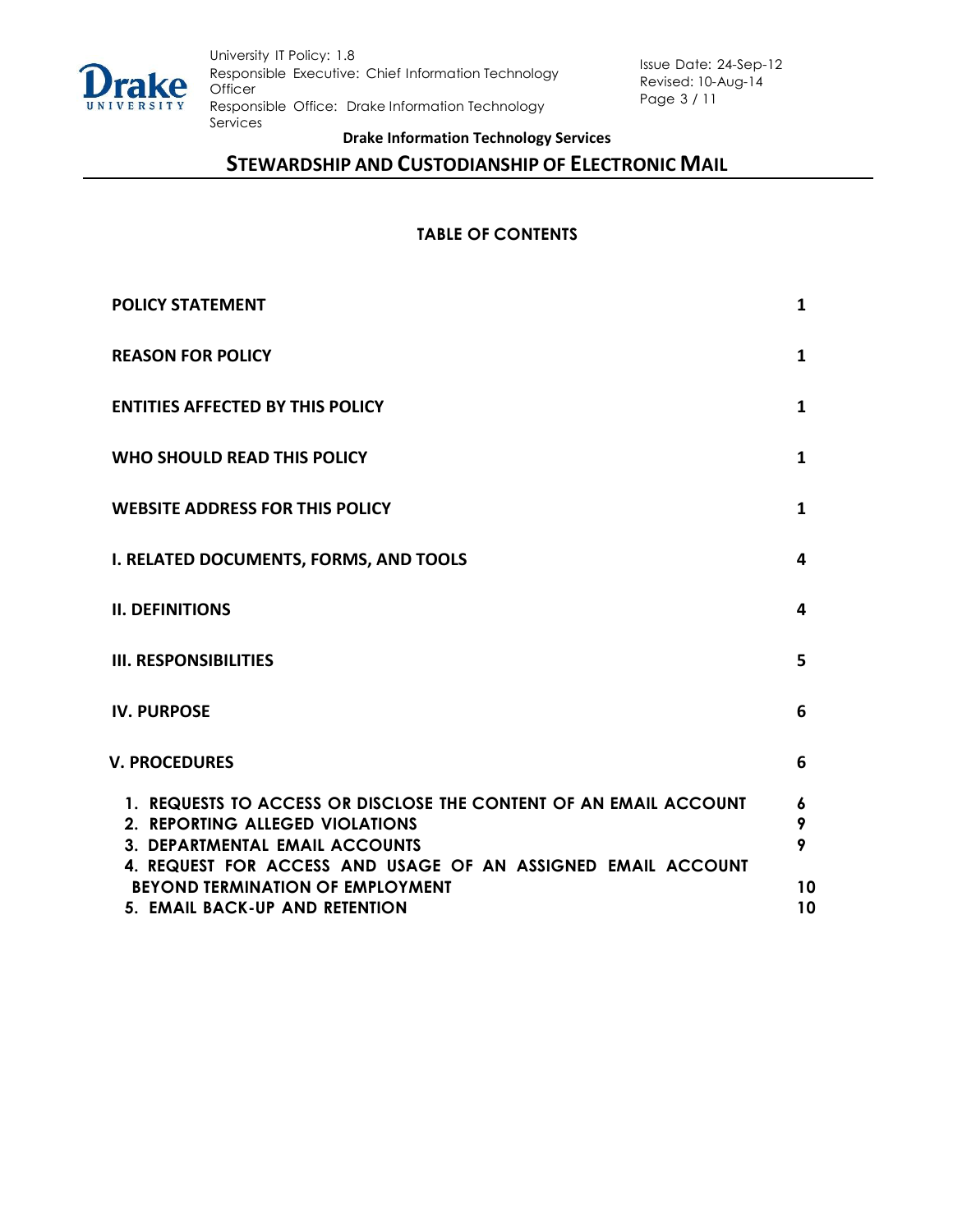

# **STEWARDSHIP AND CUSTODIANSHIP OF ELECTRONIC MAIL**

## **I. RELATED DOCUMENTS, FORMS, AND TOOLS**

▪ ITS Password Gateway: *password.drake.edu*

## **II. DEFINITIONS**

**Access:** The ability to obtain email content.

**Correspondent:** Any individual listed in the "To:," "From:," "Cc:," or "Bcc:" fields in the header of an electronic mail message.

**Email Custodians**: An individual, other than a correspondent, with broad access to email content and who is able to administer email account functions, such as edit, input, alter, annotate, delete, or assign email ownership. Email custodians are almost always staff assigned information technology responsibilities.

**Email Stewards:** The individual, other than a correspondent, with the authority to grant permission for the disclosure of electronic mail content in the cases of human resource and student matters, potential policy or legal violations, and health and safety emergencies

**Health and Safety Emergency**: A situation involving a threat of death or serious injury to any person or University property.

**Local Support Provider:** An individual with principal responsibility for the installation, configuration, security, and ongoing maintenance of an information technology device (e.g., system administrator or network administrator).

**User**: Any individual who uses an information technology device such as a computer.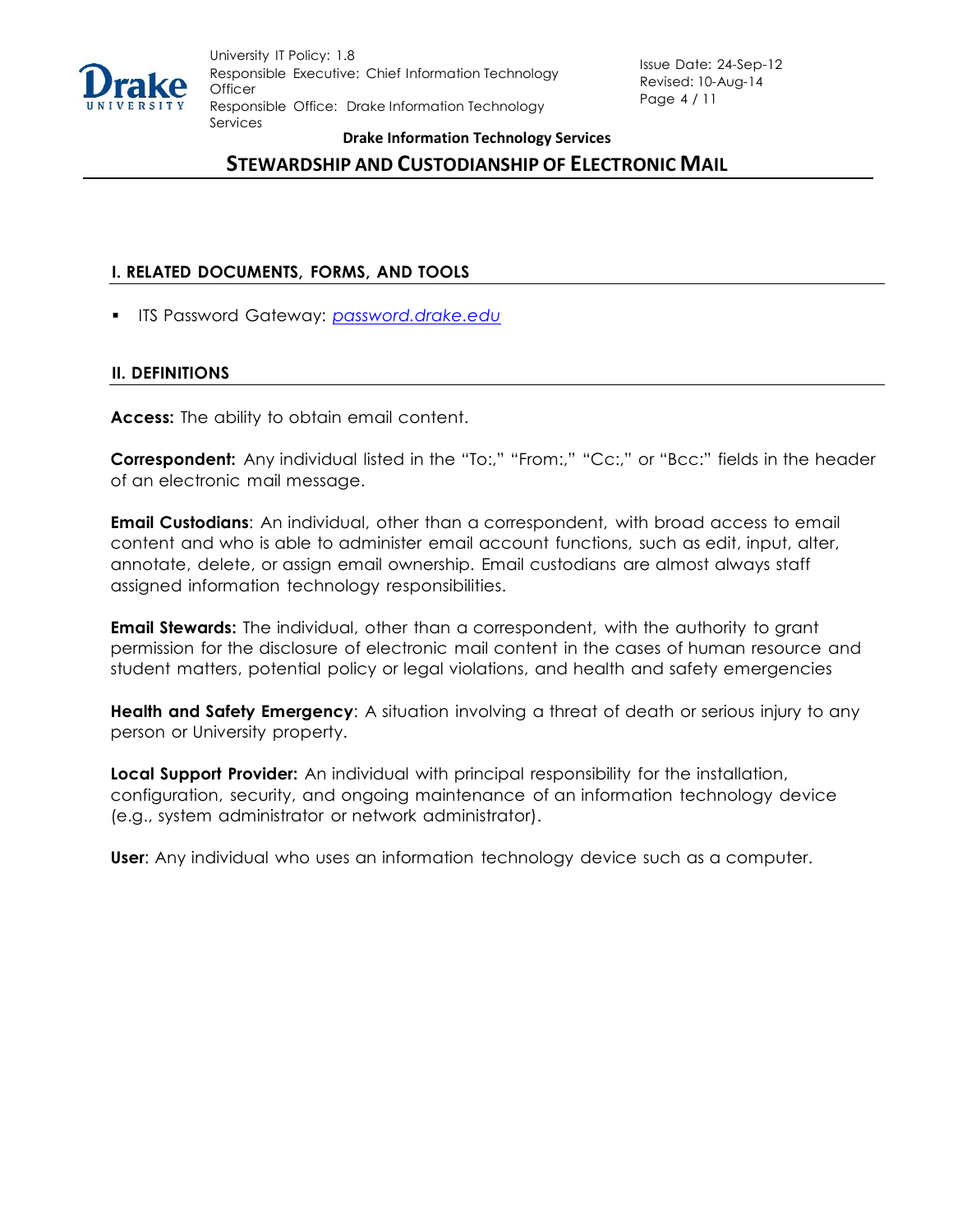

# **STEWARDSHIP AND CUSTODIANSHIP OF ELECTRONIC MAIL**

## **III. RESPONSIBILITIES**

Drake Information Technology Services

- Processes requests for rerouting or forwarding electronic mail when requested by an email steward.
- Accesses and discloses specific mail messages in cases when information is necessary to conduct University business and the correspondent is unavailable.
- **EXEC** Accesses, observes, or intercepts the content of electronic mail messages only when performing network security and maintenance functions (e.g., backups, restores, logging).
- In the usual course of business, discloses, reroutes, or forwards the content of electronic mail messages only in the following situations:
	- In a situation involving danger of death or serious injury to any person or University property; or
	- When there is a potential violation of law or policy (see IT Policy 1.2 Responsible Use of Information Technology Resources).

#### Human Resources

- Evaluates, then approves or denies, requests to have mail rerouted or forwarded after termination of employment or suspension of email.
- Sends approved requests for email rerouting or forwarding to Drake Information Technology Services computer accounts coordinator, who will execute the rerouting or forwarding.

Email Stewards (Provost, Director, Human Resources, Vice President for Student and Academic Services, Dean of Students, members of the President's Council or their designee)

- Evaluate, then grant or deny, requests to access or disclose electronic mail content in the case of a human resource or student matter, a potential policy or legal violation, or a situation involving danger of death or serious injury to any person or University property.
- Contact the chief information technology officer with requests to extend access to, reroute, forward, intercept, access, or disclose the content of email.
- In a situation involving danger of death or serious injury, contact the Drake Campus Security immediately. As soon as possible, report that contact and the underlying information to the chief information technology officer (CITO).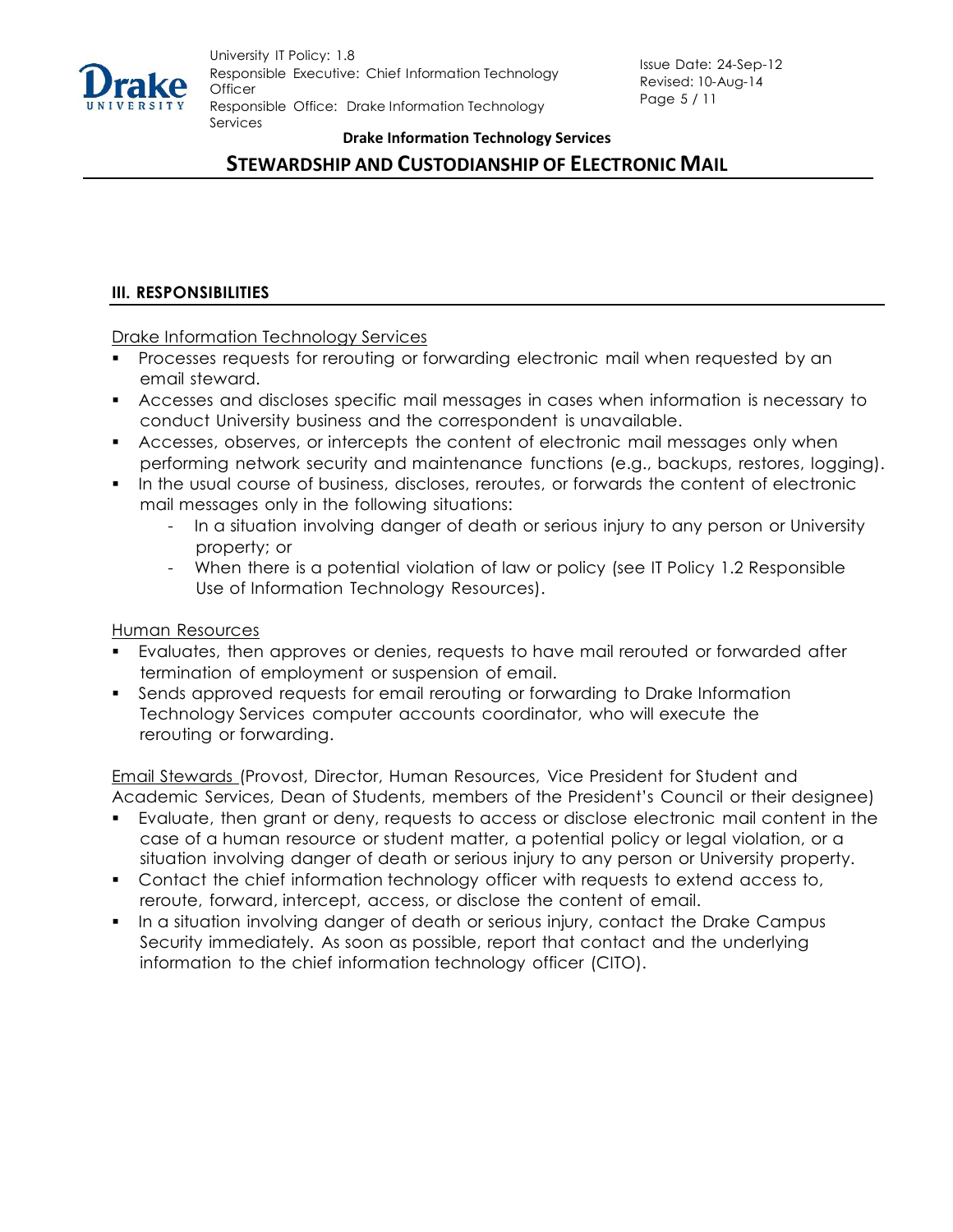

# **STEWARDSHIP AND CUSTODIANSHIP OF ELECTRONIC MAIL**

## **IV. PURPOSE**

Email custodians must not inappropriately access or disclose the content of email in which they are not correspondents, except in the following situations:

## *NOTICE*

*In an email file, "email correspondents" includes all individuals in the "To:" and "From:" fields. Therefore, an email may have more than one steward.*

*In cases of a potential legal violation, the email steward should contact the University counsel, as appropriate, via a request routed through a member of the President's Council. In cases of potential violation of University policy, the email steward should contact the appropriate vice president or the provost*

A. At the request of the CIO and the University's legal counsel in response to a court order or other compulsory legal process.

B. When an email steward (see table 4) has determined that there is a legitimate need to examine email in connection with a human resources or student matter or a potential policy or legal violation.

C. For faculty and staff members only (including student employees), when the information is necessary to conduct University business.

D. In health and safety emergencies, upon request by the appropriate email steward or the director of Drake Public Safety, the Student Health Center or the director of Student Counseling Center or their designee.

## **V. PROCEDURES**

## **1. REQUESTS TO ACCESS OR DISCLOSE THE CONTENT OF AN EMAIL ACCOUNT**

## **1.1 Court Order or Other Compulsory Legal or Institutional Process**

Requests to access or disclose content of an email account must be made to the chief information technology officer by the Drake University's external legal counsel, or in the case of a violation of institutional policy, by a member of the President's Council.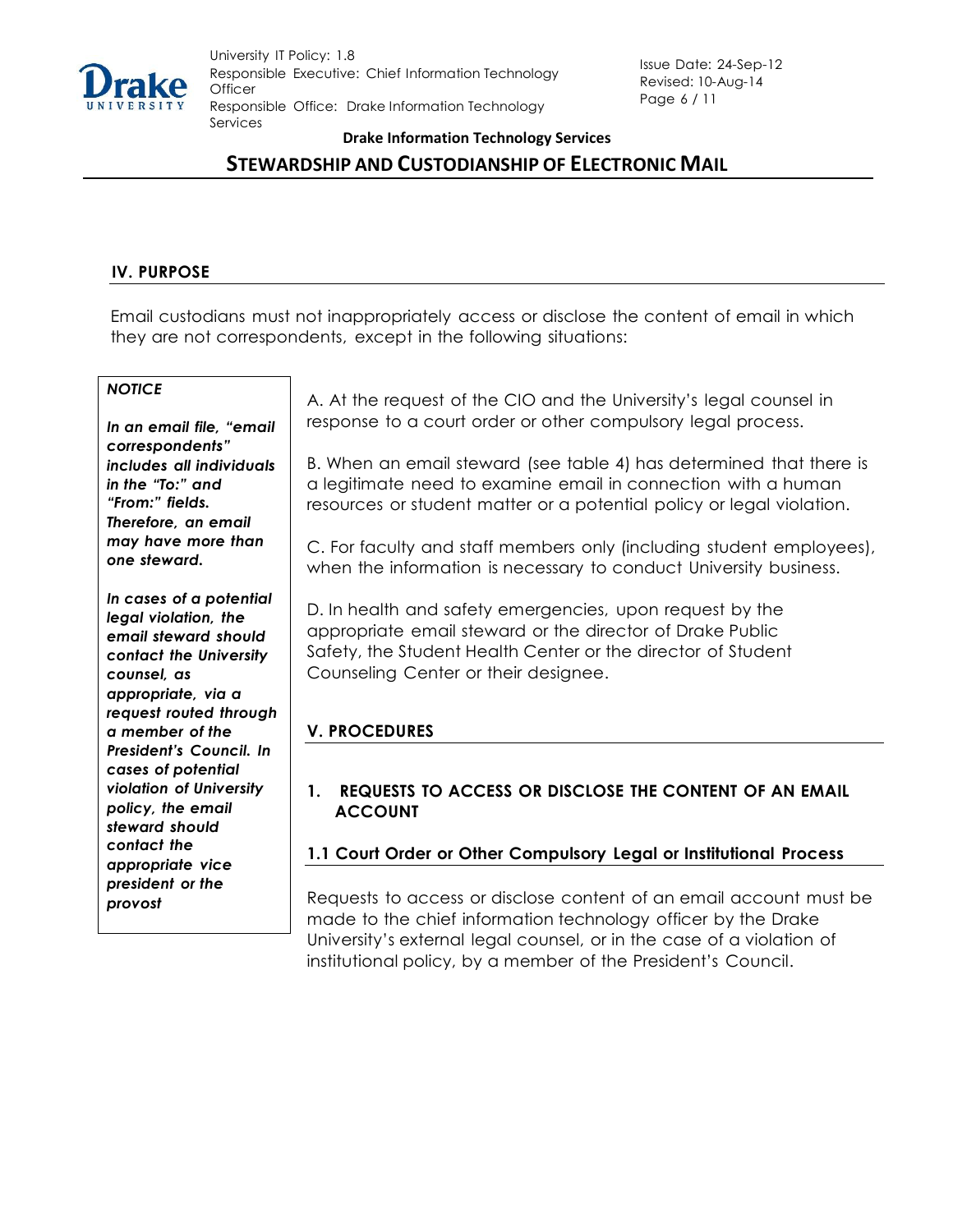

# **STEWARDSHIP AND CUSTODIANSHIP OF ELECTRONIC MAIL**

*An email is a Drake electronic identifier and is associated with a unique Drake ID and password. See University IT Policy 1.4 Authentication to Information Technology Resources for details on how Drake electronic identifiers are assigned, provisioned, and terminated.*

#### *NOTICE*

*While the University permits limited personal use of Drake-owned or controlled information technology resources, faculty and staff members (as well as student employees, graduate assistants, graduate research assistants, research assistants, and teaching assistants) do not acquire an absolute right of privacy in communications transmitted or stored on University computers.*

## *NOTICE* **1.2 Human Resources Matters or Potential Legal or Policy Violations**

The requesting party must obtain permission from the appropriate email steward(s) or a designee (see Table 1, below).

The email steward must contact the chief information technology officer or an ITS director, providing the details of the request.

Drake Information Technology Services (ITS) will communicate with the appropriate staff member in ITS to direct the disclosure of the data to the requester.

| Email Correspondent       | Email Steward(s)              |
|---------------------------|-------------------------------|
| Member of the University  | Director, Human Resources     |
| faculty                   |                               |
| Other academic or         | Director, Human Resources     |
| nonacademic staff members |                               |
| Student                   | Dean of Students              |
| Student employee          | Dean of Students or Director, |
|                           | Human Resources               |

**Table 1**: Email Stewards

## **1.3 The Information is Necessary to Conduct University Business**

**CAUTION:** This procedure is not used for human resources matters. For requests involving human resources matters, see 1.2 above.

**CAUTION:** As email accounts are tied to unique Drake IDs, email accounts that may require access to content by several individuals to conduct University business should be requested via the Departmental Account Request Process described below. Failure to do so may result in limited access to email content should an individual accept another position in the University or change status from employee to student (**See next CAUTION**).

**CAUTION:** Requests to reroute and forward email from an account that is owned by an enrolled student who is also an employee will not be approved. Administrative and academic units should consider using a shared departmental account and have in place effective business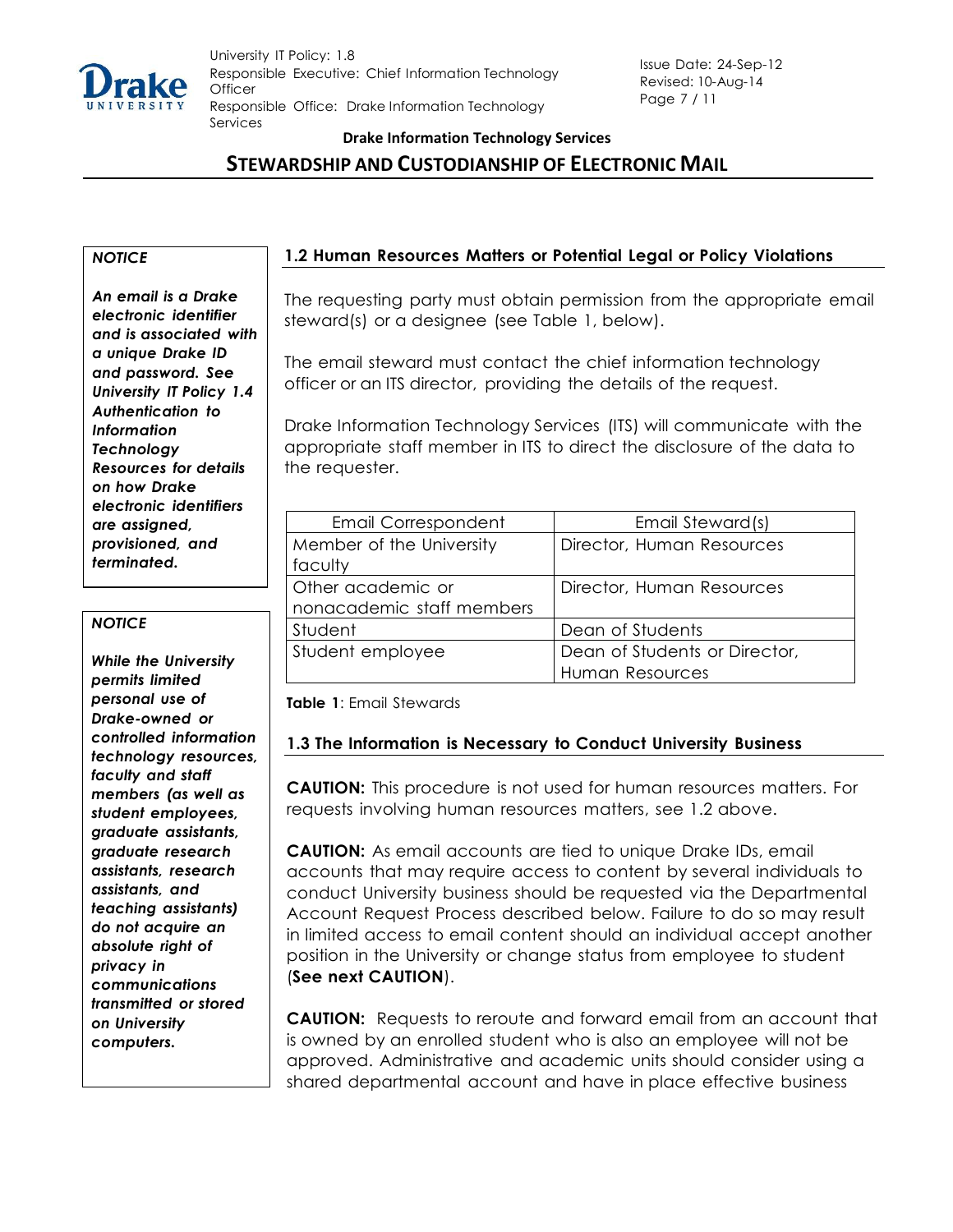

## **STEWARDSHIP AND CUSTODIANSHIP OF ELECTRONIC MAIL**

processes that do not rely on a single individual's access to critical business information.

#### Forwarding Your Own Mail

Faculty or staff members who will be away from their workplaces for any period of time during which access or disclosure of their email may be necessary, should consider forwarding their incoming mail to appropriate parties. For additional information on management methods for business mail (e.g., shared email folders, special mailboxes, email filtering, etc.), please contact the Drake Support Center.

#### Rerouting or Forwarding Another Person's Mail

A request for rerouting or forwarding of email account due to an employee's termination should be submitted by that employee's director or other senior level administrator to the director, Human Resources or the associate director, Human Resources.

Approval is automatically routed to the Drake Information Technology Services computer accounts coordinator on Human Resources, who will effect the rerouting or forwarding.

#### Accessing a Third Party's Existing Mail

The requesting party must inform the appropriate email steward of the request. The requesting party may then work with the ITS computer accounts coordinator to obtain the specific mail messages.

The requesting party will inform the email recipient, if possible, that the request was made and approved and of the nature of the information received.

#### Accessing the Email Content of a Deceased Person's Account

Requests to access the content of a deceased individual must be requested by an email steward. Once approved, the request may be sent to the chief information technology officer or an ITS director, providing the details of the request.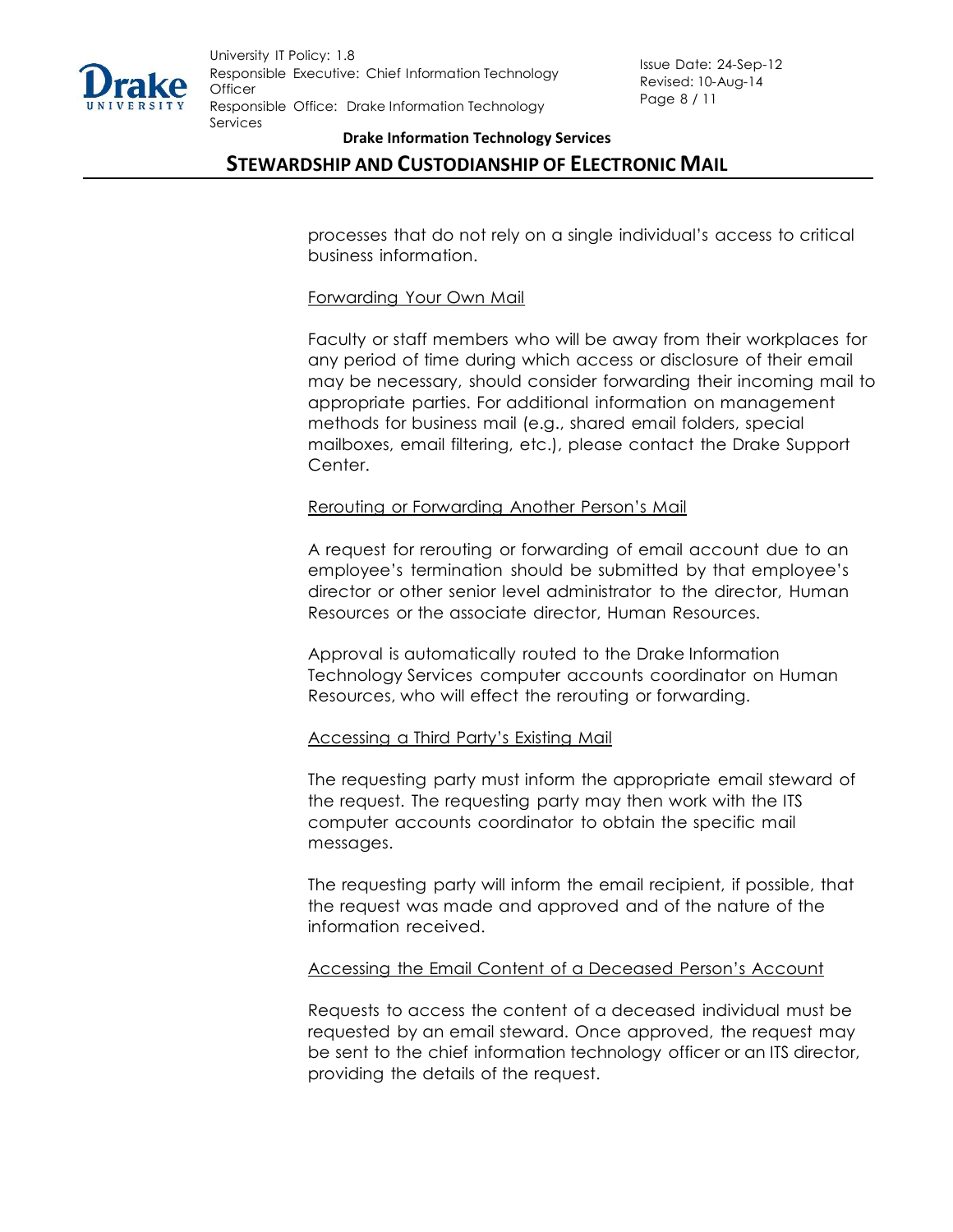

## **STEWARDSHIP AND CUSTODIANSHIP OF ELECTRONIC MAIL**

### **1.4 Health and Safety Emergencies**

In the event of a situation involving a threat of death or serious injury to any person or University property, the University will access or disclose the content of email according to the following procedures:

Upon request by the appropriate email steward or the director of Drake Public Safety, the Student Health Center or the director of the Counseling Center or their designee, ITS staff will access and disclose the data.

As soon as is practicable, ITS staff will notify the appropriate email steward of the request, if not already notified, what data was accessed and/or disclosed, and any other relevant information, such as the approximate time of the request, access, and disclosure, the name and title of the requester, and the nature of the emergency.

As soon as it is practicable, the ITS staff will notify the CITO.

#### **2. REPORTING ALLEGED VIOLATIONS**

Alleged violations of this policy may be reported to the appropriate individual as detailed in Table 4. Alternatively, you may also contact your supervisor, the director of Human Resources, or the dean of students.

**Responsible Use Exception:** In situations when a local support provider reasonably believes that he or she may have observed evidence of a violation of law or policy, consult IT Policy 1.2 Responsible Use of Information Technology Resources and IT Policy 1.6 Reporting Electronic Security Incidents.

### **3. DEPARTMENTAL EMAIL ACCOUNTS**

Departmental email accounts are assigned upon request to authorized Drake University departments for their use in sending/receiving email on behalf of the department.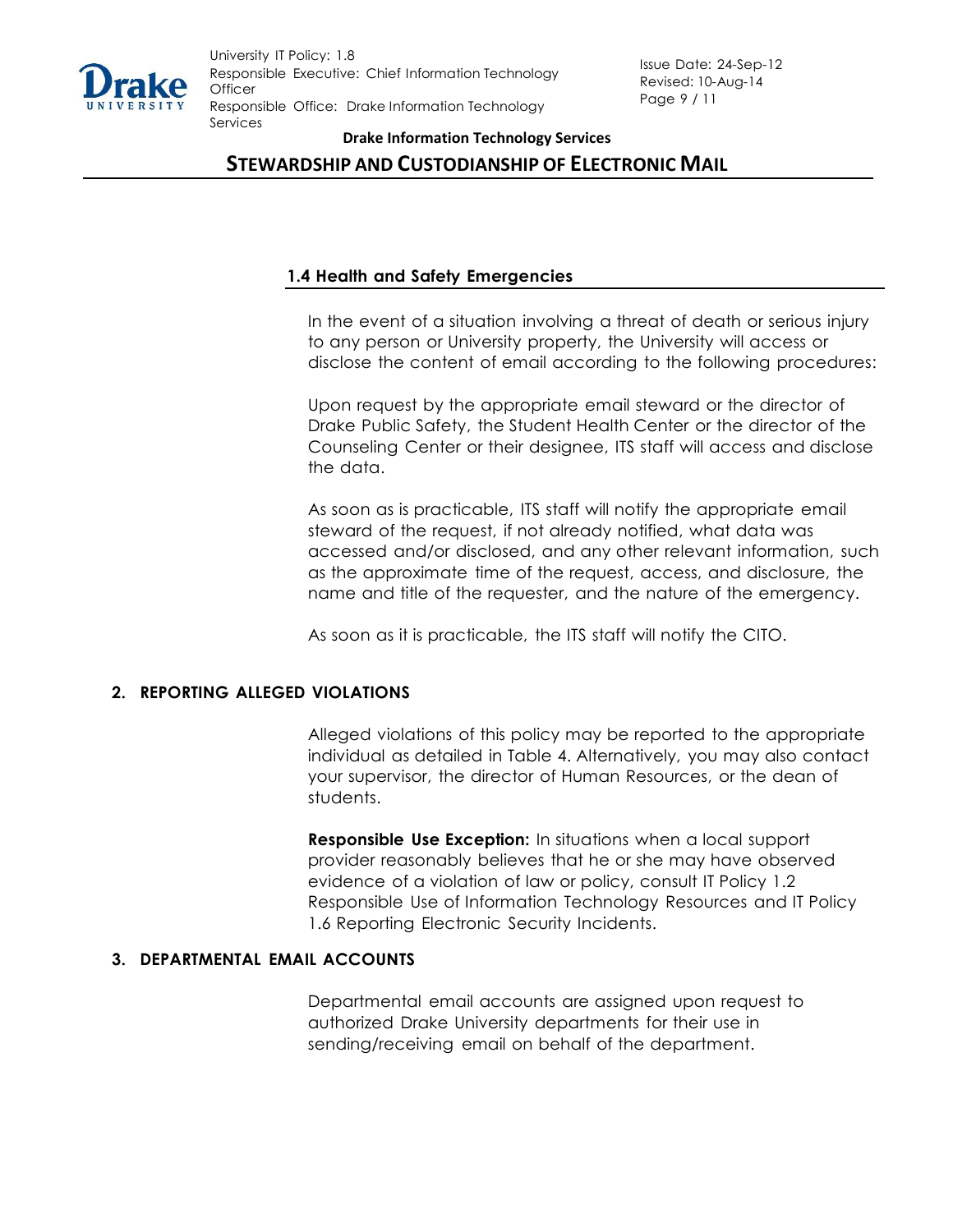

## **STEWARDSHIP AND CUSTODIANSHIP OF ELECTRONIC MAIL**

To request a new departmental account, a faculty or staff member should contact the Drake Support Center to have a ticket created for creation of a new account.

The use of a Departmental Account is advised in cases where an employee using the account is also a student as it will insure that the account can be transferrable should the employee leave the position while remaining an enrolled student.

## **4. REQUEST FOR ACCESS AND USAGE OF AN ASSIGNED EMAIL ACCOUNT BEYOND TERMINATION OF EMPLOYMENT**

Requests for continued access to one's individually assigned email account beyond the recorded date of employment termination must be submitted to the Director of Human Resources or the designated staff in Human Resources along with a justification and a proposed termination date. Once approved by Human Resources, the request will be forwarded to an ITS director.

#### **5. EMAIL BACK-UP AND RETENTION**

Drake University email service is provided by Microsoft as an offcampus cloud service. Drake University provides 50 GB of space for email content for each account holder. Current available space can be viewed within the account interface. Please contact the Drake Support Center for assistance in determining your available account space. Account holders are automatically alerted when nearing their account space limit. If email is not effectively managed by the account owner, the email account will become locked once the account space allocation is exceeded.

Correspondent email is not retained for back-up or preservation using the Drake University enterprise back-up services. Retention and backup of correspondent email content is the account holders' responsibility. Please contact the Drake Support Center if you would like assistance in saving email to a local desktop for archive or assistance in managing your email to insure your account is not locked due to limited available space.

Email that is inadvertently deleted is stored in the users "Deleted Items" folder indefinitely. If an end user deletes items from their